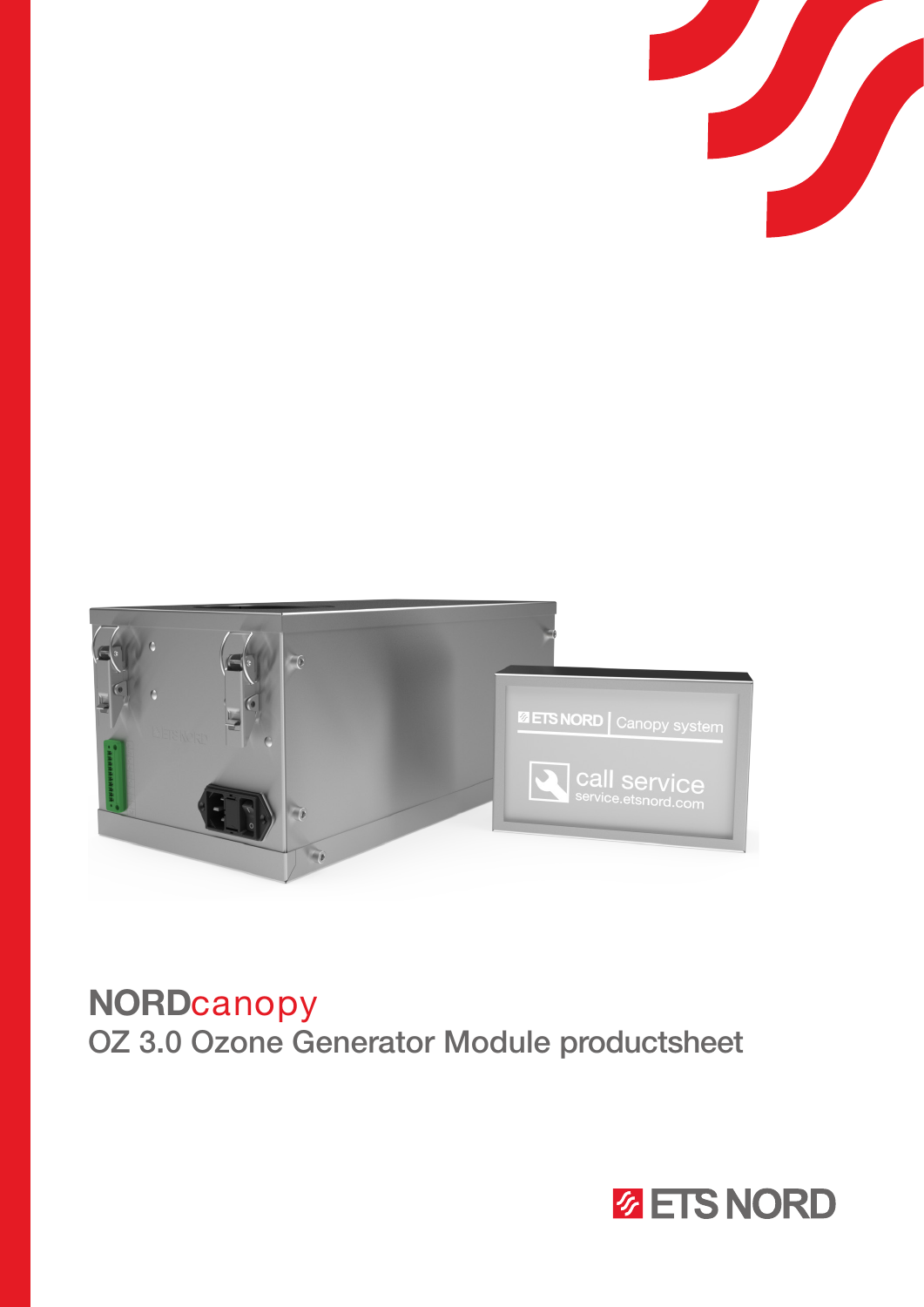### OZ 3.0 Ozone Generator Module

ETS NORDs ozone cleaning technology incorporates its ozone generator modules into the construction of the canopy. They are specifically designed for restaurants and industrial kitchens where the requirements for decreasing grease and odor from exhaust air are high.

Control Panel, with its many advanced features, make the management convenient and easy to use.

#### Benefits obtained with ozone cleaning:

Effective grease reduction

Significantly improved fire safety

Enables the use of heat recovery

Effectively reduces odors

Effective at killing bacteria

Low maintenance costs



#### Function

Ozone (O3) is a very effective oxidant, and when mixed into a kitchen exhaust airstream it breaks down grease and odor particles to water vapor, carbon dioxide and dry minerals, all natural products of oxidation which exit the exhaust system.

Created by the process of electrical discharge, the ozone starts doing its work in the canopy exhaust chamber and thereafter throughout the greater exhaust system.

For best results with odor reduction, the reaction time for ozone within a kitchen exhaust system should be at least two seconds. However, longer exposure can further improve results. This time should be taken into account during the design phase of the kitchen exhaust system.



Without ozone cleaning system With ozone cleaning system

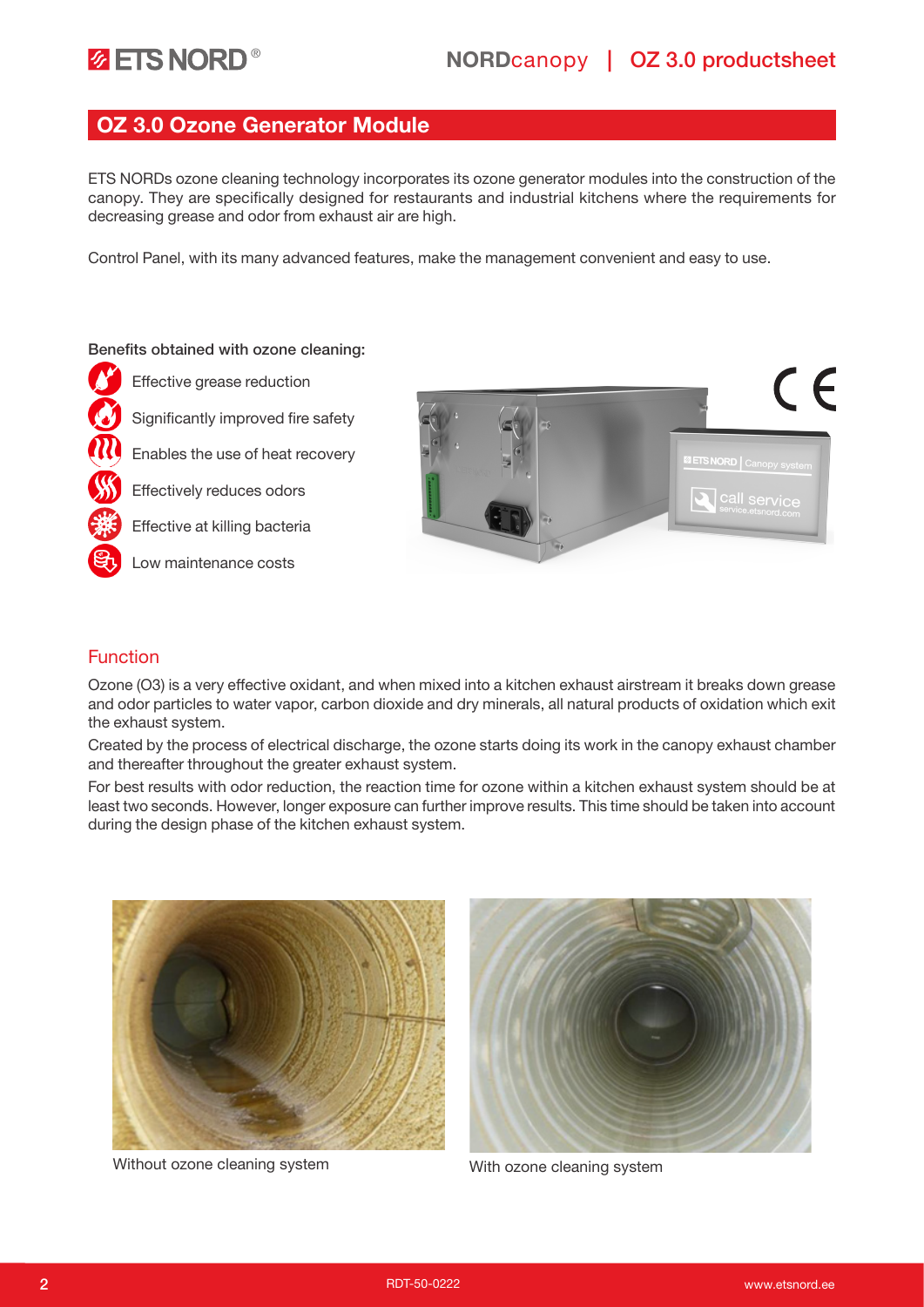

# **ETS NORD**<sup>®</sup> NORDcanopy | OZ 3.0 productsheet

### Technical data

| Model  | Ozone capacity*<br>(mq/h) | Power<br>consumption (W) | Pressure drop<br>at 20 $\sqrt{s}$ (Pa) | Voltage (V) | Weight (kg) |
|--------|---------------------------|--------------------------|----------------------------------------|-------------|-------------|
| OZ 3.0 | 5000                      | 300                      | 60                                     | 230         | 5,4         |

\* Maximum Ozone output capacity is obtained under the following conditions: measured at 10m in the duct, supply air temperature 20°C and relative humidity 20%.

Material: AISI 316L stainless steel Working temperature: -25 to +40°C Measurements: 385x170x190 mm

The Ozone Module is equipped with pressure switch and 3,15 A fuse. The pressure switch causes the module to start only when the required negative pressure is ensured.



odbus

#### Control Panel

All Ozone Modules are managed by an intelligent central Control Panel. The Control Panel monitors the operation of each Ozone Module and will trigger an alarm in case of equipment failure or the need for maintenance. The Control Panel monitors all ozone generators on the premises with an advanced control and reporting technology and can be connected to either BACnet or Modbus-driven systems, enabling remote management via either the local network or Internet. Compared with ozone and UV solutions from other manufacturers, only one Control Panel is needed per kitchen, regardless of the number of ozone generators installed.

#### Advantages:

- Compatibility with building automation
- Remote monitoring (IoT Internet of Things)
- Data visualization and history
- Safe and simple to use

#### Dimensions





This symbol indicates that when the end-user wishes to discard the device, it must be taken to a proper waste station for recycling.

For more detailed information about the system and installation check the